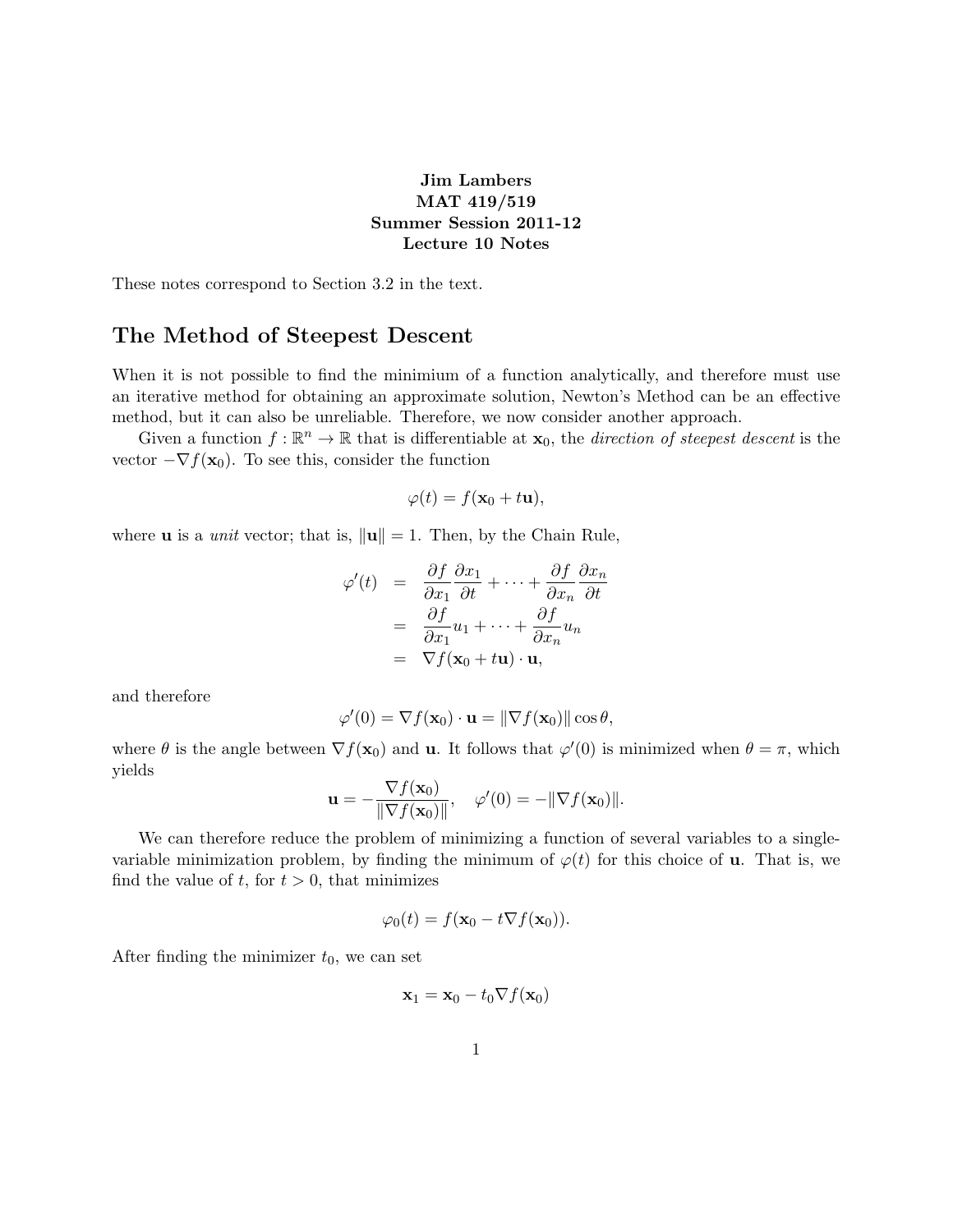and continue the process, by searching from  $x_1$  in the direction of  $-\nabla f(x_1)$  to obtain  $x_2$  by minimizing  $\varphi_1(t) = f(\mathbf{x}_1 - t \nabla f(\mathbf{x}_1))$ , and so on.

This is the Method of Steepest Descent: given an initial guess  $x_0$ , the method computes a sequence of iterates  $\{\mathbf x_k\}$ , where

$$
\mathbf{x}_{k+1} = \mathbf{x}_k - t_k \nabla f(\mathbf{x}_k), \quad k = 0, 1, 2, \dots,
$$

where  $t_k > 0$  minimizes the function

$$
\varphi_k(t) = f(\mathbf{x}_k - t \nabla f(\mathbf{x}_k)).
$$

Example We apply the Method of Steepest Descent to the function

$$
f(x, y) = 4x^2 - 4xy + 2y^2
$$

with initial point  $\mathbf{x}_0 = (2, 3)$ . We first compute the steepest descent direction from

$$
\nabla f(x, y) = (8x - 4y, 4y - 4x)
$$

to obtain

$$
\nabla f(\mathbf{x}_0) = \nabla f(2,3) = (4,4).
$$

We then minimize the function

$$
\varphi(t) = f((2,3) - t(4,4)) = f(2 - 4t, 3 - 4t)
$$

by computing

$$
\varphi'(t) = -\nabla f(2 - 4t, 3 - 4t) \cdot (4, 4)
$$
  
= -(8(2 - 4t) - 4(3 - 4t), 4(3 - 4t) - 4(2 - 4t)) \cdot (4, 4)  
= -(16 - 32t - 12 + 16t, 12 - 16t - 8 + 16t) \cdot (4, 4)  
= -(-16t + 4, 4) \cdot (4, 4)  
= 64t - 32.

This strictly convex function has a strict global minimum when  $\varphi'(t) = 64t - 32$ , or  $t = 1/2$ , as can be seen by noting that  $\varphi''(t) = 64 > 0$ . We therefore set

$$
\mathbf{x}_1 = \mathbf{x}_0 - \frac{1}{2} \nabla f(\mathbf{x}_0) = (2,3) - \frac{1}{2}(4,4) = (0,1).
$$

Continuing the process, we have

$$
\nabla f(\mathbf{x}_1) = \nabla f(0, 1) = (-4, 4),
$$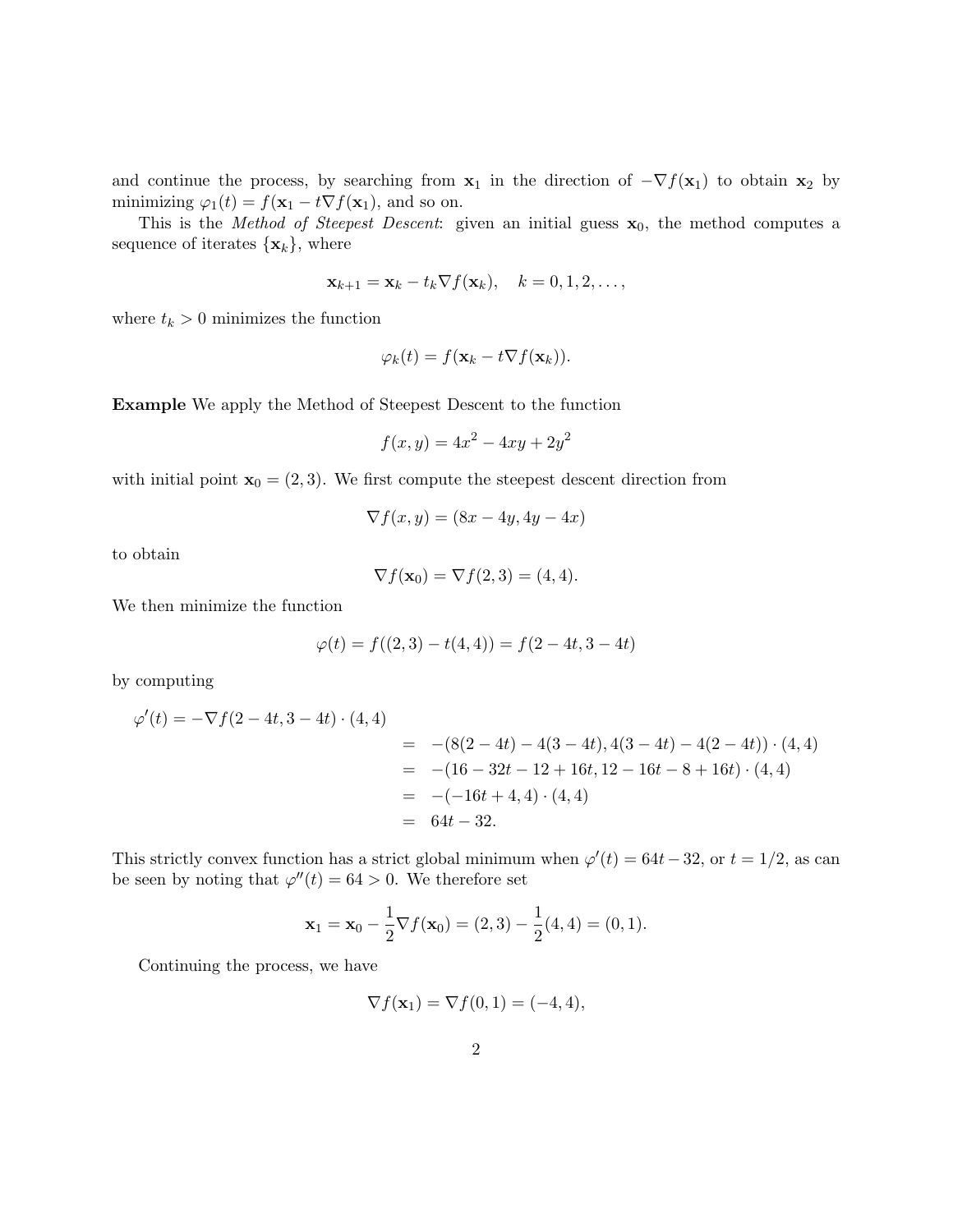and by defining

$$
\varphi(t) = f((0,1) - t(-4,4)) = f(4t, 1 - 4t)
$$

we obtain

$$
\varphi'(t) = -(8(4t) - 4(1 - 4t), 4(1 - 4t) - 4(4t)) \cdot (-4, 4) = -(48t - 4, -32t + 4) \cdot (-4, 4) = 320t - 32.
$$

We have  $\varphi'(t) = 0$  when  $t = 1/10$ , and because  $\varphi''(t) = 320$ , this critical point is a strict global minimizer. We therefore set

$$
\mathbf{x}_2 = \mathbf{x}_1 - \frac{1}{10} \nabla f(\mathbf{x}_1) = (0, 1) - \frac{1}{10}(-4, 4) = \left(\frac{2}{5}, \frac{3}{5}\right).
$$

Repeating this process yields  $\mathbf{x}_3 = (0, \frac{2}{10})$ . We can see that the Method of Steepest Descent produces a sequence of iterates  $x_k$  that is converging to the strict global minimizer of  $f(x, y)$  at  $\mathbf{x}^* = (0,0). \; \square$ 

The following theorems describe some important properties of the Method of Steepest Descent.

**Theorem** Let  $f : \mathbb{R}^n \to \mathbb{R}$  be continuously differentiable on  $\mathbb{R}^n$ , and let  $\mathbf{x}_0 \in D$ . Let  $t^* > 0$  be the minimizer of the function

$$
\varphi(t) = f(\mathbf{x}_0 - t \nabla f(\mathbf{x}_0)), \quad t \ge 0
$$

and let  $\mathbf{x}_1 = \mathbf{x}_0 - t^* \nabla f(\mathbf{x}_0)$ . Then

$$
f(\mathbf{x}_1) < f(\mathbf{x}_0).
$$

That is, the Method of Steepest Descent is guaranteed to make at least some progress toward a minimizer  $\mathbf{x}^*$  during each iteration. This theorem can be proven by showing that  $\varphi'(0) < 0$ , which guarantees the existence of  $\bar{t} > 0$  such that  $\varphi(t) < \varphi(0)$ .

**Theorem** Let  $f : \mathbb{R}^n \to \mathbb{R}$  be continuously differentiable on  $\mathbb{R}^n$ , and let  $\mathbf{x}_k$  and  $\mathbf{x}_{k+1}$ , for  $k \geq 0$ , be two consecutive iterates produced by the Method of Steepest Descent. Then the steepest descent directions from  $\mathbf{x}_k$  and  $\mathbf{x}_{k+1}$  are orthogonal; that is,

$$
\nabla f(\mathbf{x}_k) \cdot \nabla f(\mathbf{x}_{k+1}) = 0.
$$

This theorem can be proven by noting that  $\mathbf{x}_{k+1}$  is obtained by finding a critical point  $t^*$  of  $\varphi(t) = f(\mathbf{x}_k - t \nabla f(\mathbf{x}_k))$ , and therefore

$$
\varphi'(t^*) = -\nabla f(\mathbf{x}_{k+1}) \cdot f(\mathbf{x}_k) = 0.
$$

That is, the Method of Steepest Descent pursues completely independent search directions from one iteration to the next. However, in some cases this causes the method to "zig-zag" from the initial iterate  $\mathbf{x}_0$  to the minimizer  $\mathbf{x}^*$ .